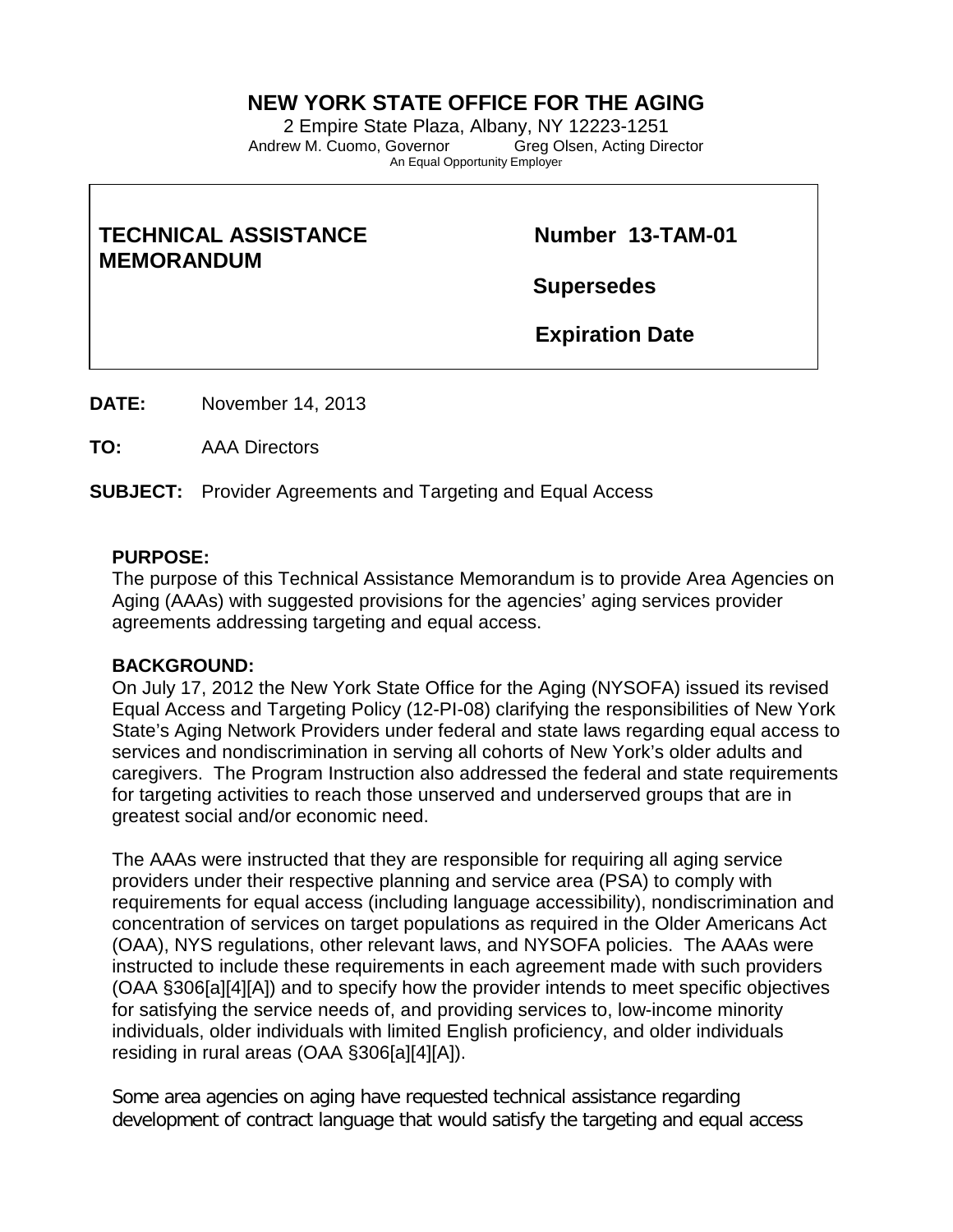(nondiscrimination) requirements. For this reason we are providing the following as model provisions addressing equal access to services and targeting that an AAA could incorporate in the body of the contract or incorporate by reference as an attachment or appendix to the contract (e.g., Appendix \_\_\_ Standard Terms and Conditions for Aging Programs and Services Contracts):

1) Statutes, Regulations, and Policies: The Contractor agrees that all its activities under this Contract shall conform with all applicable Federal, State, and Local laws, and with Federal and State regulations, and program standards and Program Instructions of the New York State Office for the Aging (NYSOFA) that apply to such activities, including, but not limited to:

Rehabilitation Act of 1973, Sec. 504 (29 U.S.C. 794, Nondiscrimination) Americans with Disabilities Act of 1990 (42 U.S.C. 12101, et seq.; see 92-PI-32, [8/4/92]) Civil Rights Act of 1964, Title VI, as amended (42 U.S.C. 2000-d et. seq.) Older Americans Act

Executive Order 13166 (Improving Access to Services for Persons with Limited English Proficiency)

Federal Executive Order 11246, as Amended by Executive Order 11375 (Affirmative Action); as Amended by Executive Order 12086 (Consolidation of Compliance Functions); and as Amended by Executive Order 13279 (Equal Protection for Faith-Based and Community Organizations.)

Executive Law, Article 15 (State Human Rights Law Prohibiting Discrimination Based on Race, Color, Creed, National Origin, Sex, Age, Disability, Sexual Orientation and Other Factors)

Equal Access to Services and Targeting Policy (12-PI-08) Elder Law

2) Targeting: The Contractor, to the extent it has discretion regarding to whom it will provide services, agrees to provide services to those unserved and underserved older adults in greatest social or economic need, particularly those who are low-income, low-income minorities, older adults with limited English proficiency, Native Americans, and frail/persons with disabilities and older adults residing in rural areas, in accordance with their need for such services, and to meet specific objectives established by the AAA for providing services to the above groups within the PSA. The Contractor agrees to concentrate the services on older adults in the targeted populations identified by the AAA following the methods the AAA has established for complying with the targeting requirements under the Older Americans Act and the Equal Access and Targeting Policy issued by the New York State Office for the Aging.

3) Language Access: The Contractor shall inform persons with limited English proficiency (LEP) of the availability of language assistance, free of charge, by providing written notice of such assistance in a manner designed to be understandable by LEP